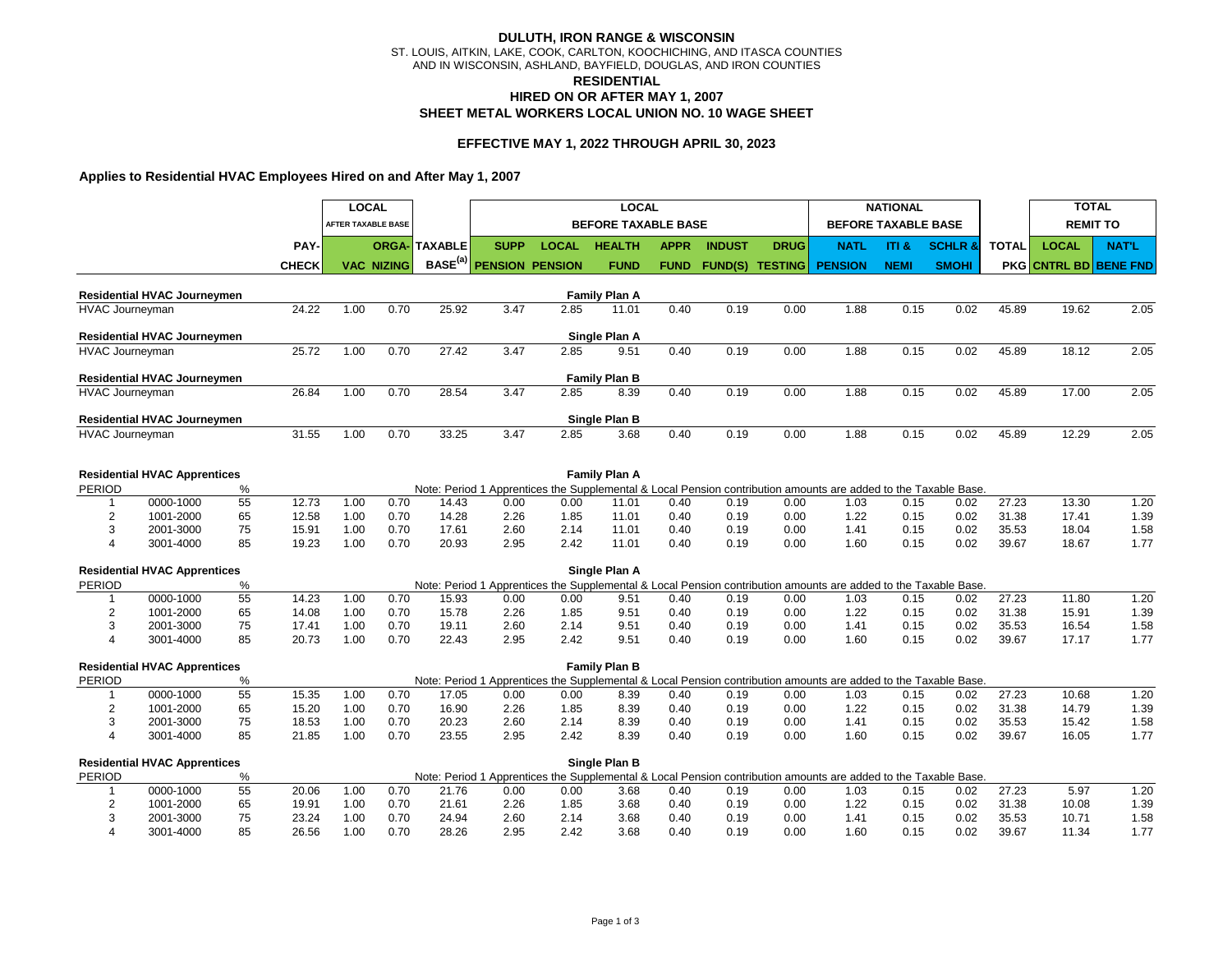# **HIRED ON OR AFTER MAY 1, 2007 DULUTH, IRON RANGE & WISCONSIN** ST. LOUIS, AITKIN, LAKE, COOK, CARLTON, KOOCHICHING, AND ITASCA COUNTIES AND IN WISCONSIN, ASHLAND, BAYFIELD, DOUGLAS, AND IRON COUNTIES **SHEET METAL WORKERS LOCAL UNION NO. 10 WAGE SHEET RESIDENTIAL**

# **EFFECTIVE MAY 1, 2022 THROUGH APRIL 30, 2023**

# **Applies to Residential HVAC Employees Hired on and After May 1, 2007**

|                                                 |           |          |              |      | <b>LOCAL</b>       |                      |                        |                      | <b>LOCAL</b>               |              |               |                        |                                                                                                                 | <b>NATIONAL</b>            |                |              | <b>TOTAL</b>                 |                 |
|-------------------------------------------------|-----------|----------|--------------|------|--------------------|----------------------|------------------------|----------------------|----------------------------|--------------|---------------|------------------------|-----------------------------------------------------------------------------------------------------------------|----------------------------|----------------|--------------|------------------------------|-----------------|
|                                                 |           |          |              |      | AFTER TAXABLE BASE |                      |                        |                      | <b>BEFORE TAXABLE BASE</b> |              |               |                        |                                                                                                                 | <b>BEFORE TAXABLE BASE</b> |                |              |                              | <b>REMIT TO</b> |
|                                                 |           |          | PAY-         |      |                    | <b>ORGA- TAXABLE</b> | <b>SUPP</b>            | <b>LOCAL</b>         | <b>HEALTH</b>              | <b>APPR</b>  | <b>INDUST</b> | <b>DRUG</b>            | <b>NATL</b>                                                                                                     | ITI &                      | <b>SCHLR 8</b> | <b>TOTAL</b> | <b>LOCAL</b>                 | <b>NAT'L</b>    |
|                                                 |           |          | <b>CHECK</b> |      | <b>VAC NIZING</b>  | BASE <sup>(a)</sup>  | <b>PENSION PENSION</b> |                      | <b>FUND</b>                | <b>FUND</b>  |               | <b>FUND(S) TESTING</b> | <b>PENSION</b>                                                                                                  | <b>NEMI</b>                | <b>SMOHI</b>   |              | <b>PKG CNTRL BD BENE FND</b> |                 |
| <b>Res. HVAC Journeyman</b>                     |           |          |              |      |                    |                      |                        |                      |                            |              |               |                        |                                                                                                                 |                            |                |              |                              |                 |
| <b>Working on Light Commercial Service Work</b> |           |          |              |      |                    |                      |                        | <b>Family Plan A</b> |                            |              |               |                        |                                                                                                                 |                            |                |              |                              |                 |
| Journeyman                                      |           |          | 37.12        | 1.00 | 0.70               | 38.82                | 3.47                   | 3.08                 | 11.01                      | 0.40         | 0.19          | 0.00                   | 1.88                                                                                                            | 0.15                       | 0.02           | 59.02        | 19.85                        | 2.05            |
| <b>Res. HVAC Journeyman</b>                     |           |          |              |      |                    |                      |                        |                      |                            |              |               |                        |                                                                                                                 |                            |                |              |                              |                 |
| <b>Working on Light Commercial Service Work</b> |           |          |              |      |                    |                      |                        | <b>Single Plan A</b> |                            |              |               |                        |                                                                                                                 |                            |                |              |                              |                 |
| Journeyman                                      |           |          | 38.62        | 1.00 | 0.70               | 40.32                | 3.47                   | 3.08                 | 9.51                       | 0.40         | 0.19          | 0.00                   | 1.88                                                                                                            | 0.15                       | 0.02           | 59.02        | 18.35                        | 2.05            |
| <b>Res. HVAC Journeyman</b>                     |           |          |              |      |                    |                      |                        |                      |                            |              |               |                        |                                                                                                                 |                            |                |              |                              |                 |
| <b>Working on Light Commercial Service Work</b> |           |          |              |      |                    |                      |                        | <b>Family Plan B</b> |                            |              |               |                        |                                                                                                                 |                            |                |              |                              |                 |
| Journeyman                                      |           |          | 39.74        | 1.00 | 0.70               | 41.44                | 3.47                   | 3.08                 | 8.39                       | 0.40         | 0.19          | 0.00                   | 1.88                                                                                                            | 0.15                       | 0.02           | 59.02        | 17.23                        | 2.05            |
| <b>Res. HVAC Journeyman</b>                     |           |          |              |      |                    |                      |                        |                      |                            |              |               |                        |                                                                                                                 |                            |                |              |                              |                 |
| <b>Working on Light Commercial Service Work</b> |           |          |              |      |                    |                      |                        | <b>Single Plan B</b> |                            |              |               |                        |                                                                                                                 |                            |                |              |                              |                 |
| Journeyman                                      |           |          | 44.45        | 1.00 | 0.70               | 46.15                | 3.47                   | 3.08                 | 3.68                       | 0.40         | 0.19          | 0.00                   | 1.88                                                                                                            | 0.15                       | 0.02           | 59.02        | 12.52                        | 2.05            |
| <b>Res. Light Commercial Service Work</b>       |           |          |              |      |                    |                      |                        | <b>Family Plan A</b> |                            |              |               |                        |                                                                                                                 |                            |                |              |                              |                 |
| <b>HVAC Apprentices</b>                         |           | %        |              |      |                    |                      |                        |                      |                            |              |               |                        | Note: Period 1 Apprentices the Supplemental & Local Pension contribution amounts are added to the Taxable Base. |                            |                |              |                              |                 |
|                                                 | 0000-1000 | 55       | 19.96        | 1.00 | 0.70               | 21.66                | 0.00                   | 0.00                 | 11.01                      | 0.40         | 0.19          | 0.00                   | 1.03                                                                                                            | 0.15                       | 0.02           | 34.46        | 13.30                        | 1.20            |
|                                                 | 1001-2000 | 65       | 20.97        | 1.00 | 0.70               | 22.67                | 2.26                   | 2.00                 | 11.01                      | 0.40         | 0.19          | 0.00                   | 1.22                                                                                                            | 0.15                       | 0.02           | 39.92        | 17.56                        | 1.39            |
|                                                 | 2001-3000 | 75       | 25.58        | 1.00 | 0.70               | 27.28                | 2.60                   | 2.31                 | 11.01                      | 0.40         | 0.19          | 0.00                   | 1.41                                                                                                            | 0.15                       | 0.02           | 45.37        | 18.21                        | 1.58            |
|                                                 | 3001-4000 | 85       | 30.20        | 1.00 | 0.70               | 31.90                | 2.95                   | 2.62                 | 11.01                      | 0.40         | 0.19          | 0.00                   | 1.60                                                                                                            | 0.15                       | 0.02           | 50.84        | 18.87                        | 1.77            |
| <b>Res. Light Commercial Service Work</b>       |           |          |              |      |                    |                      |                        | <b>Single Plan A</b> |                            |              |               |                        |                                                                                                                 |                            |                |              |                              |                 |
| <b>HVAC Apprentices</b>                         |           | %        |              |      |                    |                      |                        |                      |                            |              |               |                        | Note: Period 1 Apprentices the Supplemental & Local Pension contribution amounts are added to the Taxable Base  |                            |                |              |                              |                 |
|                                                 | 0000-1000 | 55       | 21.46        | 1.00 | 0.70               | 23.16                | 0.00                   | 0.00                 | 9.51                       | 0.40         | 0.19          | 0.00                   | 1.03                                                                                                            | 0.15                       | 0.02           | 34.46        | 11.80                        | 1.20            |
|                                                 | 1001-2000 | 65       | 22.47        | 1.00 | 0.70               | 24.17                | 2.26                   | 2.00                 | 9.51                       | 0.40         | 0.19          | 0.00                   | 1.22                                                                                                            | 0.15                       | 0.02           | 39.92        | 16.06                        | 1.39            |
|                                                 | 2001-3000 | 75<br>85 | 27.08        | 1.00 | 0.70               | 28.78                | 2.60                   | 2.31<br>2.62         | 9.51                       | 0.40<br>0.40 | 0.19          | 0.00                   | 1.41<br>1.60                                                                                                    | 0.15                       | 0.02           | 45.37        | 16.71                        | 1.58            |
|                                                 | 3001-4000 |          | 31.70        | 1.00 | 0.70               | 33.40                | 2.95                   |                      | 9.51                       |              | 0.19          | 0.00                   |                                                                                                                 | 0.15                       | 0.02           | 50.84        | 17.37                        | 1.77            |
| <b>Res. Light Commercial Service Work</b>       |           |          |              |      |                    |                      |                        | <b>Family Plan B</b> |                            |              |               |                        |                                                                                                                 |                            |                |              |                              |                 |
| <b>HVAC Apprentices</b>                         |           | ℅        |              |      |                    |                      |                        |                      |                            |              |               |                        | Note: Period 1 Apprentices the Supplemental & Local Pension contribution amounts are added to the Taxable Base. |                            |                |              |                              |                 |
|                                                 | 0000-1000 | 55       | 22.58        | 1.00 | 0.70               | 24.28                | 0.00                   | 0.00                 | 8.39                       | 0.40         | 0.19          | 0.00                   | 1.03                                                                                                            | 0.15                       | 0.02           | 34.46        | 10.68                        | 1.20            |
|                                                 | 1001-2000 | 65       | 23.59        | 1.00 | 0.70               | 25.29                | 2.26                   | 2.00                 | 8.39                       | 0.40         | 0.19          | 0.00                   | 1.22                                                                                                            | 0.15                       | 0.02           | 39.92        | 14.94                        | 1.39            |
|                                                 | 2001-3000 | 75       | 28.20        | 1.00 | 0.70               | 29.90                | 2.60                   | 2.31                 | 8.39                       | 0.40         | 0.19          | 0.00                   | 1.41                                                                                                            | 0.15                       | 0.02           | 45.37        | 15.59                        | 1.58            |
|                                                 | 3001-4000 | 85       | 32.82        | 1.00 | 0.70               | 34.52                | 2.95                   | 2.62                 | 8.39                       | 0.40         | 0.19          | 0.00                   | 1.60                                                                                                            | 0.15                       | 0.02           | 50.84        | 16.25                        | 1.77            |
| <b>Res. Light Commercial Service Work</b>       |           |          |              |      |                    |                      |                        | <b>Single Plan B</b> |                            |              |               |                        |                                                                                                                 |                            |                |              |                              |                 |
| <b>HVAC Apprentices</b>                         |           | %        |              |      |                    |                      |                        |                      |                            |              |               |                        | Note: Period 1 Apprentices the Supplemental & Local Pension contribution amounts are added to the Taxable Base  |                            |                |              |                              |                 |
|                                                 | 0000-1000 | 55       | 27.29        | 1.00 | 0.70               | 28.99                | 0.00                   | 0.00                 | 3.68                       | 0.40         | 0.19          | 0.00                   | 1.03                                                                                                            | 0.15                       | 0.02           | 34.46        | 5.97                         | 1.20            |
|                                                 | 1001-2000 | 65       | 28.30        | 1.00 | 0.70               | 30.00                | 2.26                   | 2.00                 | 3.68                       | 0.40         | 0.19          | 0.00                   | 1.22                                                                                                            | 0.15                       | 0.02           | 39.92        | 10.23                        | 1.39            |
|                                                 | 2001-3000 | 75       | 32.91        | 1.00 | 0.70               | 34.61                | 2.60                   | 2.31                 | 3.68                       | 0.40         | 0.19          | 0.00                   | 1.41                                                                                                            | 0.15                       | 0.02           | 45.37        | 10.88                        | 1.58            |

3001-4000 85 37.53 1.00 0.70 39.23 2.95 2.62 3.68 0.40 0.19 0.00 1.60 0.15 0.02 50.84 11.54 1.77